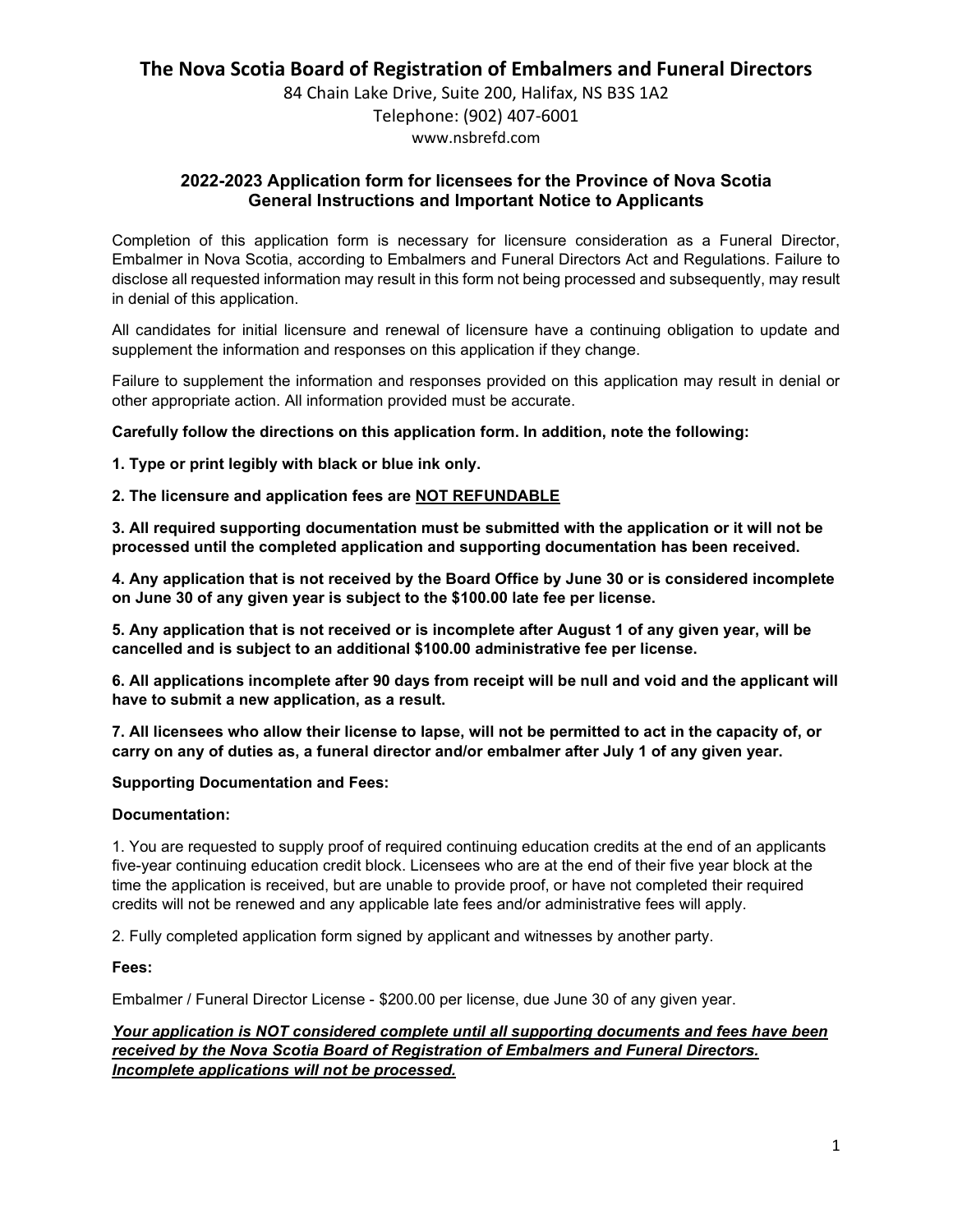84 Chain Lake Drive, Suite 200, Halifax, NS B3S 1A2 Telephone: (902) 407-6001 www.nsbrefd.com

### **PART I. APPLICANT INFORMATION:**

| <b>First Name</b>                                                                                                                                 | Middle Name | Last Name             | <b>Suffix</b> |
|---------------------------------------------------------------------------------------------------------------------------------------------------|-------------|-----------------------|---------------|
|                                                                                                                                                   |             |                       |               |
| Home address of applicant, including City, Province, Postal Code:                                                                                 |             |                       |               |
| <b>Street Address:</b>                                                                                                                            | City:       | Province:             | Postal Code:  |
| Mailing Address (if different from above):<br><b>Street Address:</b>                                                                              | City:       | Province:             | Postal Code:  |
| Home Phone: _____________________                                                                                                                 |             |                       |               |
| Cell Phone: ______________________                                                                                                                |             |                       |               |
| Has your contact information changed in the last 12 months? ______ Yes ______ No                                                                  |             |                       |               |
| Identify any maiden name, surname, or any other names or aliases you have been known by or<br>used and identify as: _____________________________ |             |                       |               |
| Are you currently employed at a funeral home, crematorium, or related facility?                                                                   |             |                       |               |
| Name of funeral home/crematorium/facility:                                                                                                        |             |                       |               |
| Full address of funeral home/crematorium/facility (including postal code):                                                                        |             |                       |               |
|                                                                                                                                                   |             |                       |               |
|                                                                                                                                                   |             |                       |               |
| Has your employer/employment situation changed in the last 12 months? ______ Yes ______ No                                                        |             |                       |               |
| <b>Embalmer License</b>                                                                                                                           |             | Renewal Fee: \$200.00 |               |
| <b>Funeral Director License</b>                                                                                                                   |             | Renewal Fee: \$200.00 |               |
| <b>Total Fees Submitted</b>                                                                                                                       |             | \$                    |               |
| Payment method:                                                                                                                                   | Cheque      | Email money transfer  | Money Order   |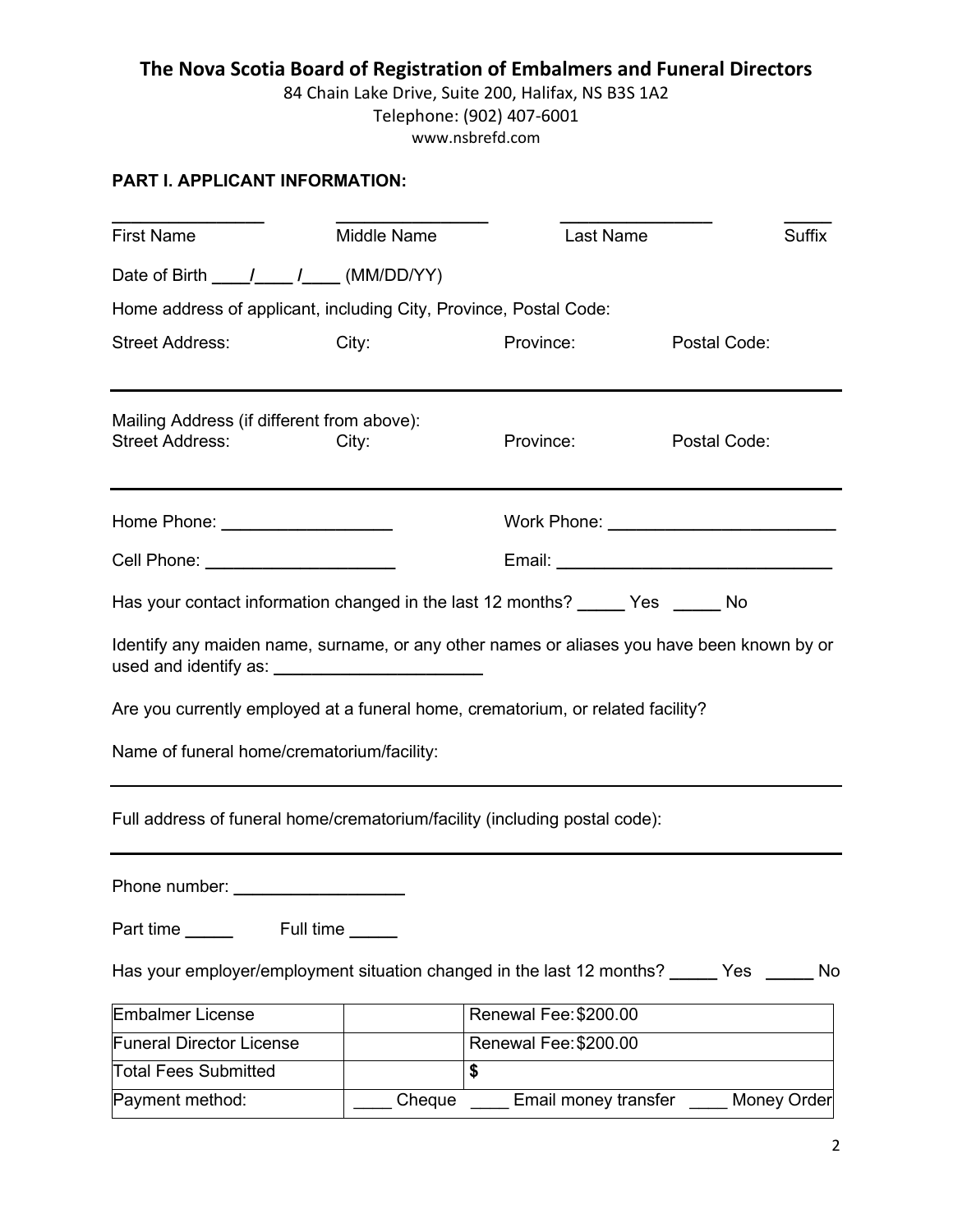84 Chain Lake Drive, Suite 200, Halifax, NS B3S 1A2 Telephone: (902) 407-6001 www.nsbrefd.com

### **PART II. EDUCATION:**

Have you previously participated in an apprenticeship prior to being licensed as a funeral director and/or embalmer? YES NO

Have you previously completed the NSCC Kingstec Funeral and Allied Health Services or Funeral Directing and Arranging Program prior to being licensed as a funeral director and/or embalmer? \_\_\_\_ YES Graduation year: \_\_\_\_ \_\_\_ \_\_\_\_ NO

### **PART III. WORK HISTORY (OPTIONAL)**:

List all employment chronologically within the last three years to the present. If you have never been employed, insert "N/A" for Not Applicable.

| Employer: | Job Title: | Address:     | Dates of Employment: |
|-----------|------------|--------------|----------------------|
|           |            |              |                      |
|           |            |              | To                   |
|           |            | City:        |                      |
|           |            | Province:    |                      |
|           |            | Postal Code: |                      |
|           |            |              |                      |

### **PART IV. PREVIOUSLY LICENSED IN OTHER JURISDICTIONS:**

If you have ever been licensed, certified or registered to practice in the profession for which you are now making an application, or held any other professional license, certification or registration, complete the information requested below. *\*Under status: Please note if license is active, inactive, or lapsed. (Failure to completely disclose above information, could result in automatic denial.)*

 $\mathcal{L}_\mathcal{L} = \{ \mathcal{L}_\mathcal{L} = \{ \mathcal{L}_\mathcal{L} = \{ \mathcal{L}_\mathcal{L} = \{ \mathcal{L}_\mathcal{L} = \{ \mathcal{L}_\mathcal{L} = \{ \mathcal{L}_\mathcal{L} = \{ \mathcal{L}_\mathcal{L} = \{ \mathcal{L}_\mathcal{L} = \{ \mathcal{L}_\mathcal{L} = \{ \mathcal{L}_\mathcal{L} = \{ \mathcal{L}_\mathcal{L} = \{ \mathcal{L}_\mathcal{L} = \{ \mathcal{L}_\mathcal{L} = \{ \mathcal{L}_\mathcal{$ 

 $\mathcal{L}_\mathcal{L} = \{ \mathcal{L}_\mathcal{L} = \{ \mathcal{L}_\mathcal{L} = \{ \mathcal{L}_\mathcal{L} = \{ \mathcal{L}_\mathcal{L} = \{ \mathcal{L}_\mathcal{L} = \{ \mathcal{L}_\mathcal{L} = \{ \mathcal{L}_\mathcal{L} = \{ \mathcal{L}_\mathcal{L} = \{ \mathcal{L}_\mathcal{L} = \{ \mathcal{L}_\mathcal{L} = \{ \mathcal{L}_\mathcal{L} = \{ \mathcal{L}_\mathcal{L} = \{ \mathcal{L}_\mathcal{L} = \{ \mathcal{L}_\mathcal{$ 

\_\_\_\_\_\_\_\_\_\_\_\_\_\_\_\_\_\_\_\_\_\_\_\_\_\_\_\_\_\_\_\_\_\_\_\_\_\_\_\_\_\_\_\_\_\_\_\_\_\_\_\_\_\_\_\_\_\_\_\_\_\_\_\_\_\_\_\_\_\_\_\_\_\_\_\_

Type of license(s) held:

Province(s):

Date licensed:

Currently licensed: YES \_\_\_\_ NO \_\_\_\_ If no, specify the year last licensed: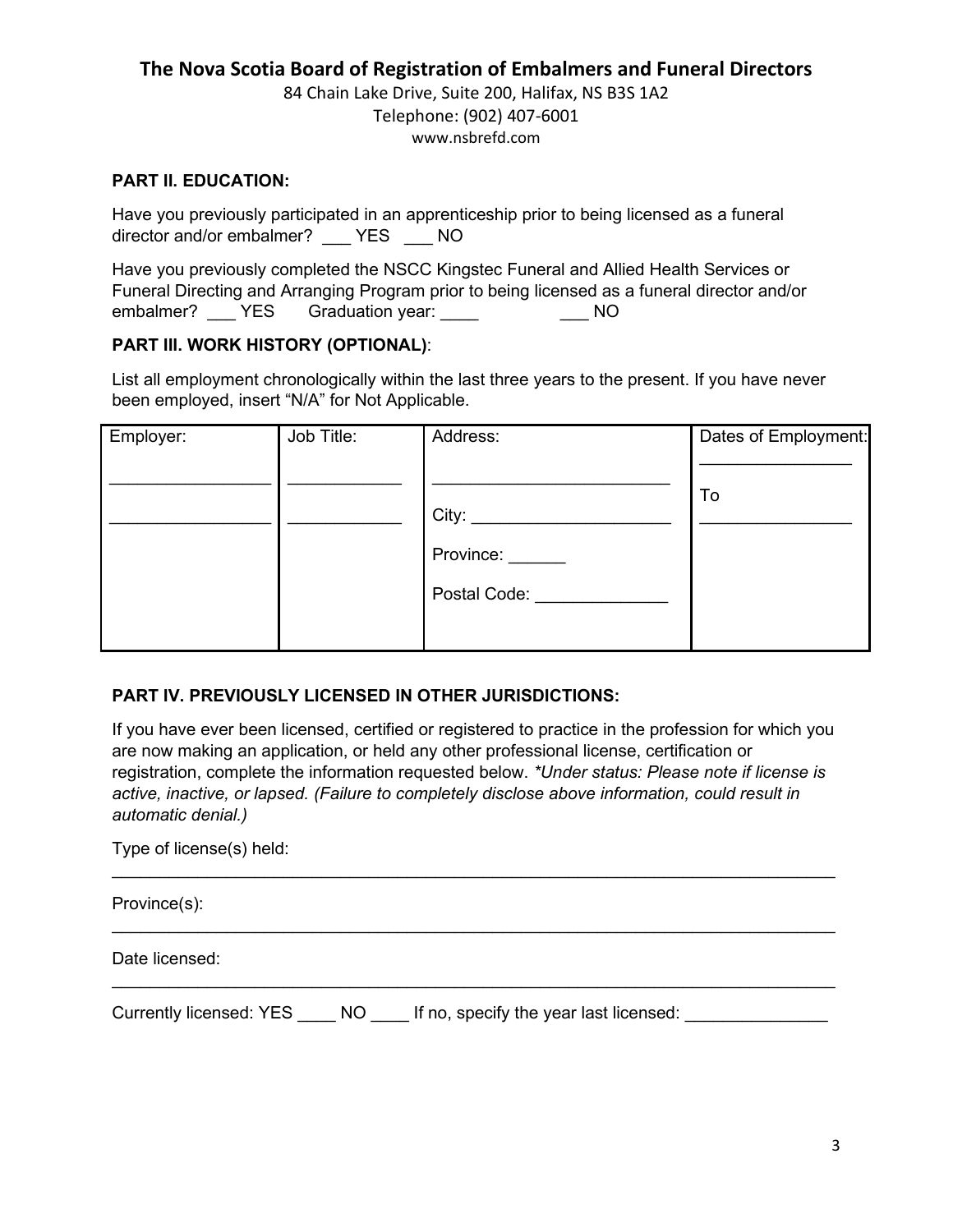84 Chain Lake Drive, Suite 200, Halifax, NS B3S 1A2 Telephone: (902) 407-6001 www.nsbrefd.com

### **PART V. PAST DISCIPLINARY ACTION:** (Please **initial** next to Yes or No for each)

Have you ever had a license revoked, suspended, fined, placed on probation, reprimanded, or otherwise disciplined, including a warning or disciplinary letter, by any regulatory authority in this province or any other province, territory, or jurisdiction? YES NO

Do you have any actions pending or have you been notified of a pending complaint?

YES NO

Have you ever voluntarily relinquished or surrendered a professional license while under investigation, or during a disciplinary proceeding against you or the license?

YES NO

Have you ever had any licensing application to practice funeral services denied?

YES NO

#### **PART VI. CRIMINAL HISTORY Please initial next to Yes or No for each.**

Have you ever been convicted of a crime in the Province of Nova Scotia or any other province or country, or are criminal charges currently pending against you?

 $\mathcal{L} = \{ \mathcal{L} = \{ \mathcal{L} = \mathcal{L} \} \cup \{ \mathcal{L} = \{ \mathcal{L} = \mathcal{L} \} \cup \{ \mathcal{L} = \{ \mathcal{L} = \mathcal{L} \} \cup \{ \mathcal{L} = \{ \mathcal{L} = \mathcal{L} \} \cup \{ \mathcal{L} = \{ \mathcal{L} = \mathcal{L} \} \cup \{ \mathcal{L} = \{ \mathcal{L} = \mathcal{L} \} \cup \{ \mathcal{L} = \{ \mathcal{L} = \mathcal{L} \} \cup \{ \mathcal{L} = \{ \mathcal{L}$ 

YES NO

If yes, please specify the conviction received and date of the conviction:

#### **PART VII. CERTIFYING STATEMENT**

I hereby certify that I have read this application in its entirety. The responses and attached materials I have provided are true and accurate to the best of my knowledge. I further certify that I will comply with all applicable provincial laws, Acts and Regulations, as well as all professional policies and guidelines governing the license I am seeking to obtain. I have reviewed the following policies and legislation (please initial each to confirm you are aware of the Acts, Regulations, and policies which govern the funeral profession):

\_\_\_\_\_ *Embalmers and Funeral Directors Act* for Nova Scotia

\_\_\_\_\_ Embalmers and Funeral Directors Regulations for Nova Scotia

\_\_\_\_\_ *Cemetery and Funeral Services Act* for Nova Scotia

**Cemetery and Funeral Services Regulations for Nova Scotia** 

\_\_\_\_\_ *[Anatomy Act](https://nslegislature.ca/sites/default/files/legc/statutes/anatomy.htm)*